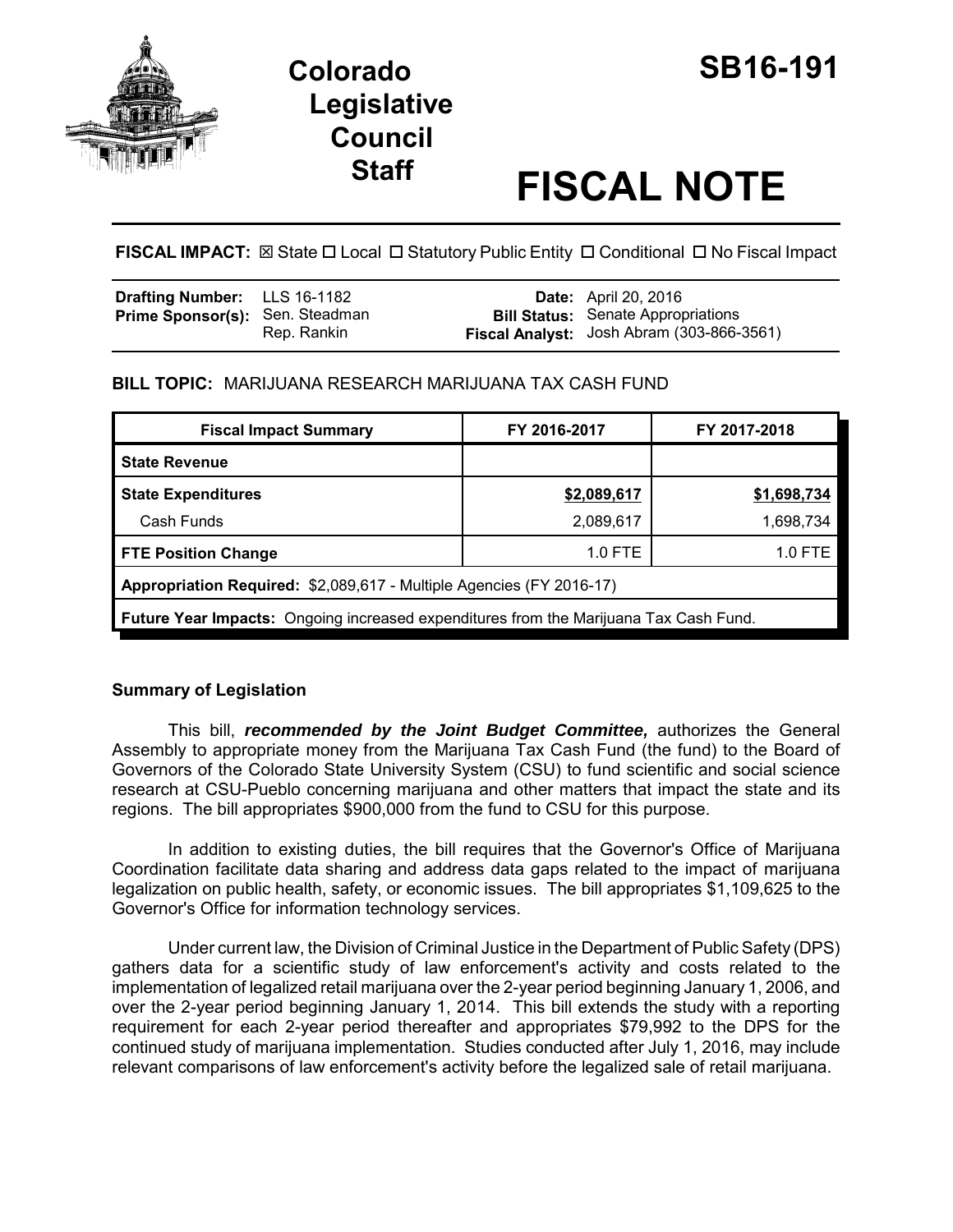April 20, 2016

#### **State Expenditures**

#### *For FY 2016-17, this bill increases state expenditures by \$2,089,617. For FY 2017-18, state expenditures increase by \$1,698,734.*

*Governor's Office of Marijuana Coordination*. The bill allows the Governor's office to create a data platform to identify, collect, analyze, and present marijuana-related information. For FY 2016-17, the bill appropriates \$1,109,617 to the Governor's office which is anticipated to annualize to \$638,750 for FY 2017-18.

**Department of Higher Education.** CSU-Pueblo will initiate an Institute of Cannabis Research to advance knowledge and understanding concerning medical and retail marijuana. During its first year, the institute will host a multidisciplinary national cannabis conference emphasizing pure and applied academic research and technologies, create a new peer reviewed multidisciplinary Journal of Cannabis Studies, and support various cannabis-related research projects in the fields of neuroscience, chemistry, biology, psychology, political science, and business and economics. For FY 2016-17, the bill appropriates \$900,000 to the Department of Higher Education for allocation to the Board of Governors of CSU for marijuana related research at CSU Pueblo. For FY 2017-18, the DHE will also require \$900,000 for allocation to CSU

*Department of Public Safety.* Under current law, the Division of Criminal Justice is required to study law enforcement activity and costs before and after implementation of medical and retail marijuana legalization. For FY 2015-16, funding for this study was \$159,938. House Bill 16-1405 (the Long Bill) includes \$79,992 for FY 2016-17. This bill provides an additional \$79,992 such that total FY 2016-17 funding will be at the continuation funding level of \$159,938, and adjusts the statutory language to require that the study be conducted every two years. The DPS will require a similar amount annually to prepare the report.

#### **Effective Date**

The bill takes effect July 1, 2016.

#### **State Appropriations**

For FY 2016-17, the bill includes the following appropriations from the Marijuana Tax Cash Fund totaling \$2,089,617:

- \$1,109,625 is appropriated to the Governor's Office, which amount is then reappropriated to the Governor's Office of Information Technology;
- \$900,000 is appropriated to the Department of Higher Education for allocation to the Board of Governors of the Colorado State University System; and
- \$79,992 is appropriated to the Department of Public Safety, with the assumption that the DPS will require an additional 1.0 FTE to implement the bill.